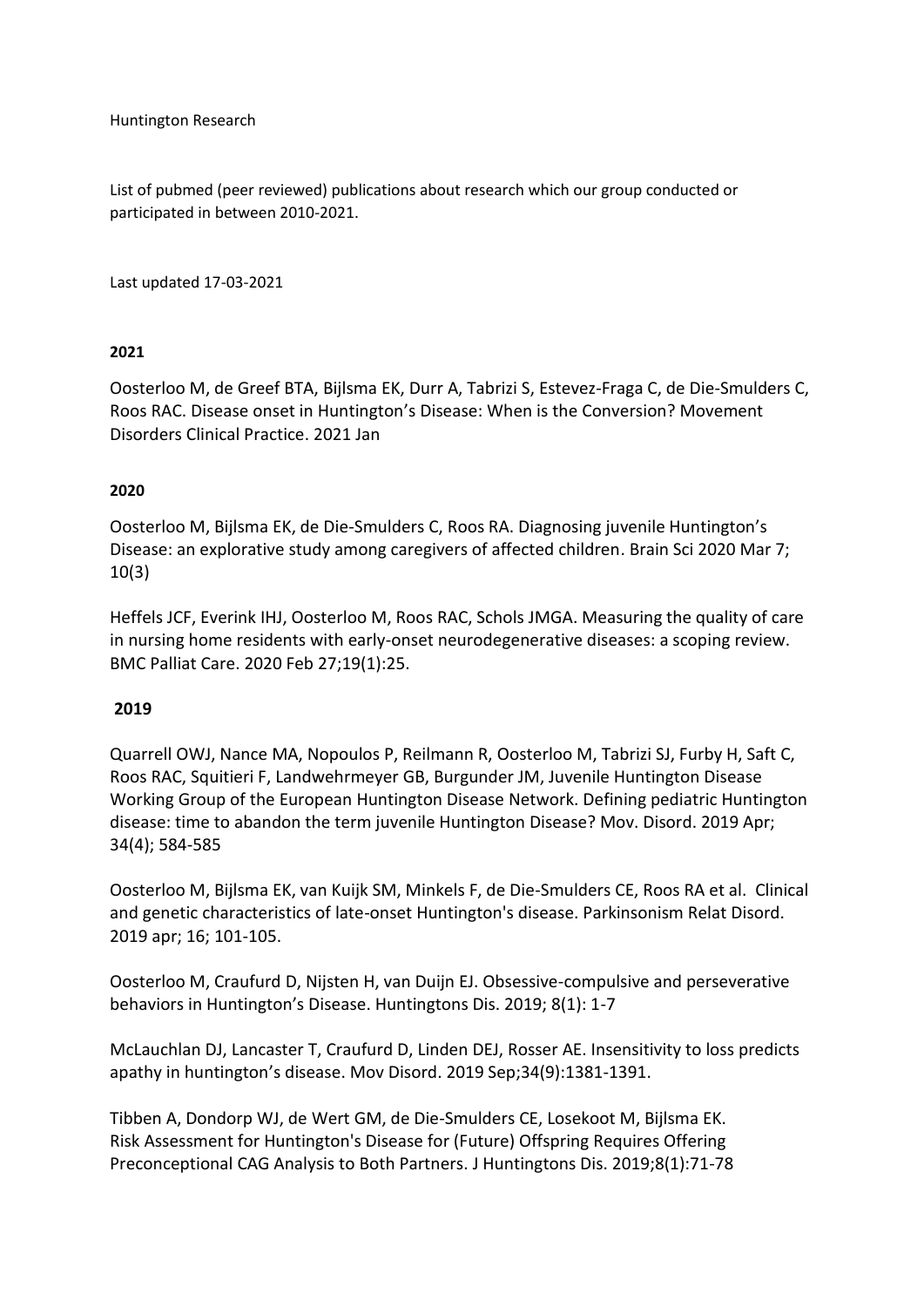Tibben A, Dondorp WJ, de Wert GM, de Die-Smulders CE, Losekoot M, Bijlsma EK. Reply to Oliver W. Quarrell et al.: Letter in response to Tibben et al., Risk Assessment for Huntington's Disease for (Future) Offspring Requires Offering Preconceptional CAG Analysis to Both Partners. J Huntingtons Dis. 2019 Jul 6.

# **2018**

Quarrell OW, Clarke AJ, Compton C, de Die-Smulders CEM, Fryer A, Jenkins S, Lahiri N, MacLeod R, Miedzybrodzka Z, Morrison PJ, Musgrave H, O'Driscoll M, Strong M, van Belzen MJ, Vermeer S, Verschuuren-Bemelmans CC, Bijlsma EK. Predictive testing of minors for Huntington's disease: The UK and Netherlands experiences. Am J Med Genet B Neuropsychiatr Genet. 2018 Jan;177(1):35-39

## **2016**

Oosterloo M, Van Belzen MJ, Bijlsma EK, Roos RA. Reply: Late-onset Huntington's disease with 29 CAG repeat expansion. J Neurol Sci. 2016 Sep 15;368:343.

## **2015**

Oosterloo M, van Belzen MJ, Bijlsma EK, Roos RA. Is there convincing evidence that intermediate repeats in the HTT gene cause Huntington's Disease? J Huntingtons Dis.2015;4(2):141-8

Semaka A, Kay C, Belfroid RD, Bijlsma EK, Losekoot M, van Langen IM, van Maarle MC, Oosterloo M, Hayden MR, van Belzen MJ. A new mutation for Huntington's disease following maternal transmission of an intermediate allele. Eur J Med Genet. 2015 Jan;58(1):28-30.

## **2014**

Zeef DH, Jahanshahi A, Vlamings R, Casaca-Carreira J, Santegoeds RG, Janssen ML, Oosterloo M, Temel Y. -An experimental model for Huntington's chorea? Behav Brain Res. 2014 Apr 1;262:31-4.

van Rij MC, de Koning Gans PA, Aalfs CM, Elting M, Ippel PF, Maat-Kievit JA, Vermeer S, Verschuuren-Bemelmans CC, van Belzen MJ, Belfroid RD, Losekoot M, Geraedts JP, Roos RA, Tibben A, de Die-Smulders CE, Bijlsma EK. Prenatal testing for Huntington's disease in the Netherlands from 1998 to 2008. Clin Genet. 2014 Jan;85(1):78-86.

van Rij MC, de Koning Gans PA, van Belzen MJ, Roos RA, Geraedts JP, De Rademaeker M, Bijlsma EK, de Die-Smulders CE. The uptake and outcome of prenatal and pre-implantation genetic diagnosis for Huntington's disease in the Netherlands (1998-2008). Clin Genet. 2014 Jan;85(1):87-95.

## **2013**